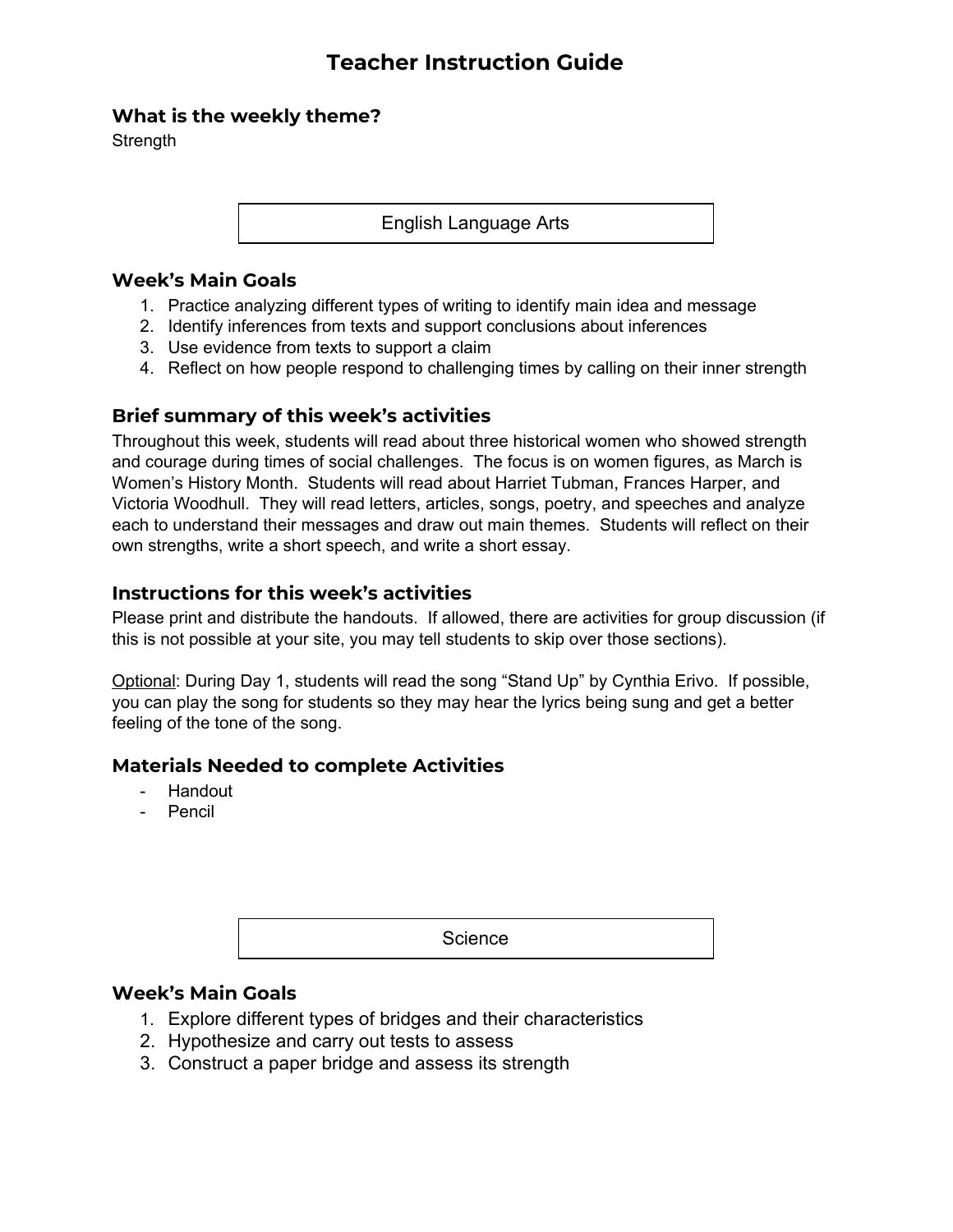# **Brief summary of this week's activities**

This week, students will learn about bridges. Students will read about different types of bridges and learn how to identify them. Students will learn about the strength of bridges and how different designs are stronger than others. Students will be asked to construct their own bridges out of paper and test their strength. Students will reflect on the theme of strength.

# **Instructions for this week's activities**

Please print out the packet and distribute to students. If possible, students can share their bridge designs with classmates and work together to design paper bridges.

# **Materials Needed to complete Activities**

- Handouts
- Paper
- Pencils

Math

### **Week's Main Goals**

- 1. To understand what it means to be strong and to have 'growth mindset" -- and to encourage students to adopt that mindset during this difficult time
- 2. To help students understand the strength of numbers and percentage increases decreases
- 3. To look at the strength of exponential growth and to see how exponential growth can have positive or negative consequences

# **Brief summary of this week's activities**

See above.

# **Instructions for this week's activities**

For this week, supporting student learning should be fairly straightforward

- Pass out the math activities each day
- Encourage all students to take a few minutes to complete the daily warm-up. If you choose to, have a student explain the warm-up, on the whiteboard or from their seat
- Have students get started on the day's exercises.
- You will see that there are opportunities for students to work alone and work in small teams or pairs. Encourage students to team up or pair up for those exercises.
- If you are comfortable, move about the room, see how students are doing with the exercises.

# **Materials Needed to complete Activities**

For this week's math exercises, students will need pencil and extra paper to use. They do not have to have a calculator, but if those are provided, they might be helpful.